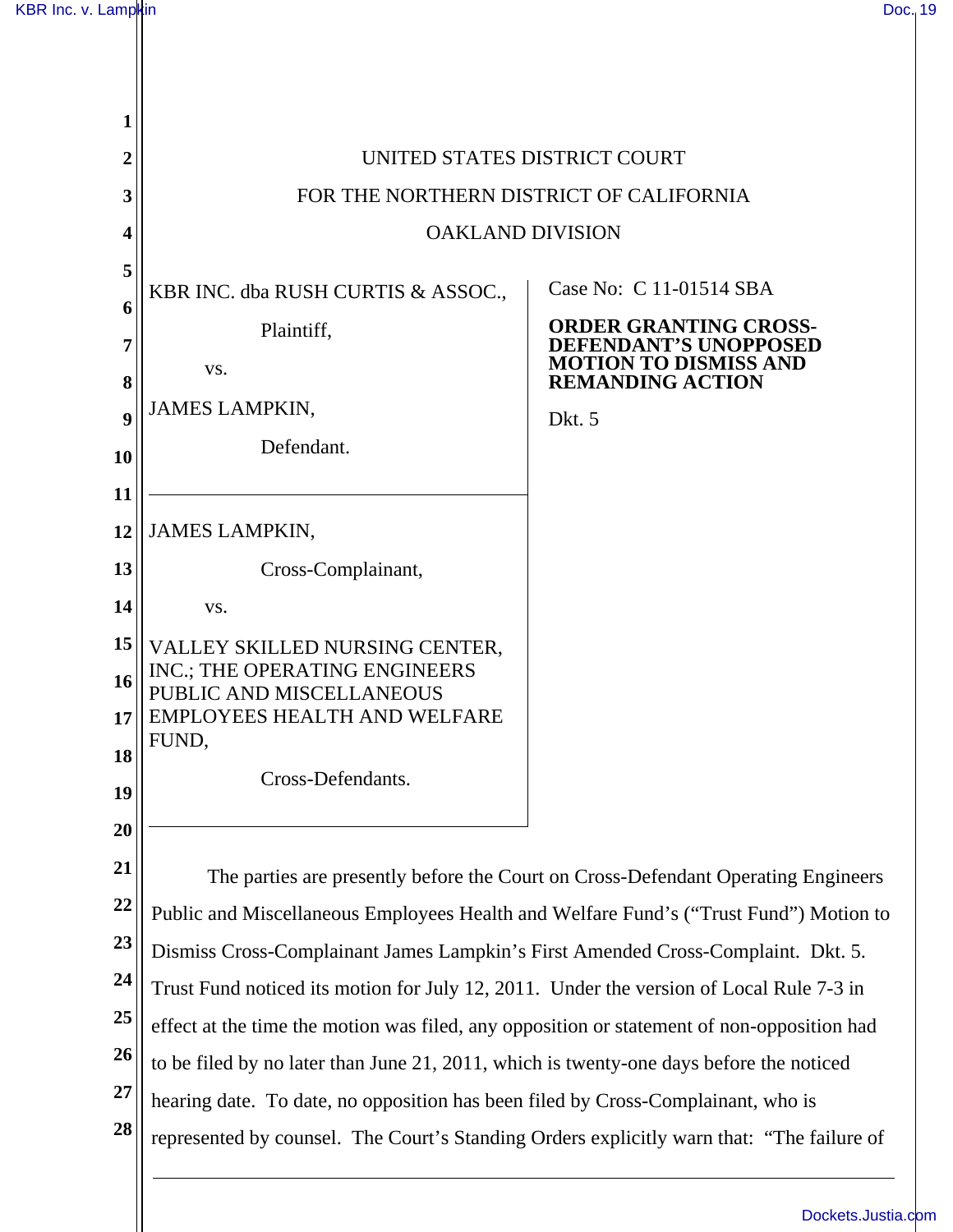**1 2 3**  the opposing party to timely file a memorandum of points and authorities in opposition to any motion or request shall constitute a consent to the granting of the motion." Dkt. 13 at 5.

## **I. DISCUSSION**

**5** 

**4** 

## **A. DISMISSAL UNDER FEDERAL RULE OF CIVIL PROCEDURE 41(B)**

**6 7 8 9 10 11 12 13 14 15**  "Pursuant to Federal Rule of Civil Procedure 41(b), the district court may dismiss an action for failure to comply with any order of the court." Ferdik v. Bonzelet 963 F.2d 1258, 1260 (9th Cir. 1992). As such, the failure to file an opposition to a motion to dismiss in the manner prescribed by the Court's Local Rules is grounds for dismissal. Ghazali v. Moran, 46 F.3d 52, 53 (9th Cir. 1995) (per curiam). "In determining whether to dismiss a claim for failure to prosecute or failure to comply with a court order, the Court must weigh the following factors: (1) the public's interest in expeditious resolution of litigation; (2) the court's need to manage its docket; (3) the risk of prejudice to defendants/respondents; (4) the availability of less drastic alternatives; and (5) the public policy favoring disposition of cases on their merits." Pagtalunan v. Galaza, 291 F.3d 639, 642 (9th Cir. 2002).

**16** 

**17 18 19 20 21 22**  In the instant case, the Court finds that the above-referenced factors weigh in favor of dismissal. With regard to the first factor, "[t]he public's interest in expeditious resolution of litigation always favors dismissal." Yourish v. Cal. Amplifier, 191 F.3d 983, 990 (9th Cir. 1999). This is particularly true in the instant case, where Cross-Complainant has impeded the Court's ability to move this case forward by failing to respond to Trust Fund's motion to dismiss and failing to comply with the requirements of the Court's scheduling orders.

- **23**
- **24**

**25 26 27 28**  The second factor also militates in favor of dismissal. See Pagtalunan, 291 F.3d at 642 ("It is incumbent upon the Court to manage its docket without being subject to routine noncompliance of litigants"); Yourish, 191 F.3d 983, 990 (9th Cir. 1999) (recognizing court's need to control its own docket); see also Ferdik, 963 F.2d at 1261 (non-compliance with a court's order diverts "valuable time that [the court] could have devoted to other major and serious criminal and civil cases on its docket.").

- 2 -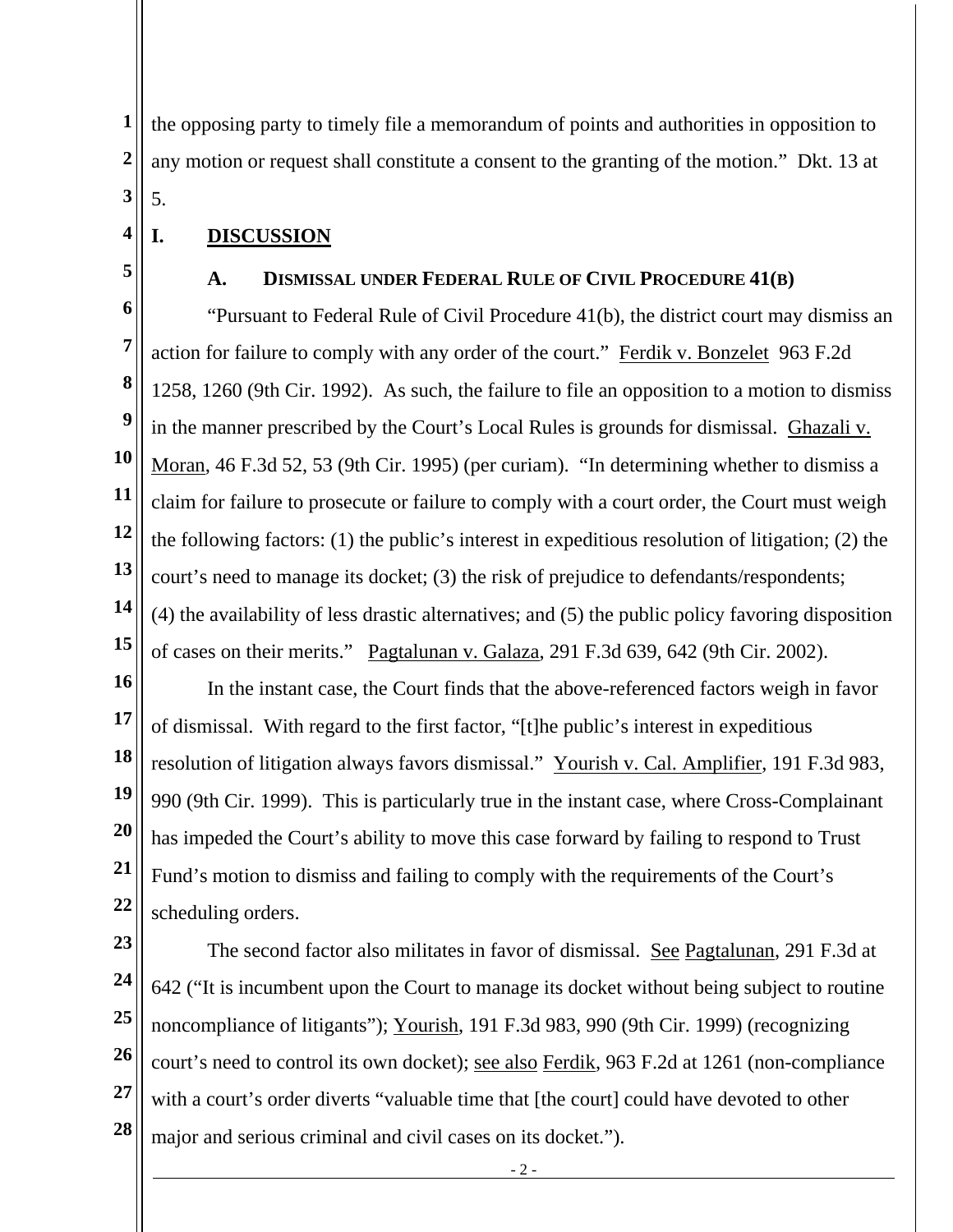**1 2 3 4 5 6 7 8**  The third factor, the risk of prejudice to the moving party, generally requires that "a defendant … establish that plaintiff's actions impaired defendant's ability to proceed to trial or threatened to interfere with the rightful decision of the case." Pagtalunan, 291 F.3d at, 642. At the same time, the Ninth Circuit has "related the risk of prejudice to the plaintiff's reason for defaulting." Id. Here, Cross-Complainant has offered no explanation for his failure to respond nor is any apparent from the record. Indeed, Cross-Complainant has had over two months to prepare his opposition. These facts also weigh strongly in favor of dismissal. See Yourish, 191 F.3d at 991; Ghazali, 46 F.3d. at 54.

**9 10 11 12 13 14**  As to the fourth factor, the Court has already considered less drastic alternatives to dismissal. As noted, the Court's Standing Orders warn that as a consequence of a party's failure to oppose a motion, the Court will construe such inaction as a consent to the granting of the unopposed motion. "[A] district court's warning to a party that failure to obey the court's order will result in dismissal can satisfy the 'consideration of [less drastic sanctions]' requirement." Ferdik, 963 F.2d at 1262.

**15 16 17**  The final factor, which favors disposition of cases on the merits, by definition, weighs against dismissal. Pagtalunan, 291 F.3d at 643 ("Public policy favors disposition of cases on the merits. Thus, this factor weighs against dismissal.").

**18 19 20 21**  In sum, the Court concludes that four of the five relevant factors weigh strongly in favor of granting Defendant's unopposed motion and dismissing the Cross-Complaint as to Trust Fund. Id. (affirming dismissal where three factors favored dismissal, while two factors weighed against dismissal).

**22** 

## **B. SUPPLEMENTAL JURISDICTION**

**23 24 25 26 27 28**  When the federal claim that served as the basis for removal is eliminated, either through dismissal by the court or by amendment of the pleadings, federal courts may decline to assert supplemental jurisdiction over the remaining state law causes of action and exercise its discretion to remand them to state court. See 28 U.S.C. § 1367(c)(3); Acri v. Varian Assocs., Inc., 114 F.3d 999, 1000 (9th Cir. 1997) (court may sua sponte exercise discretion and dismiss state law claims under 28 U.S.C. § 1367(c)). Here, Trust Fund

- 3 -